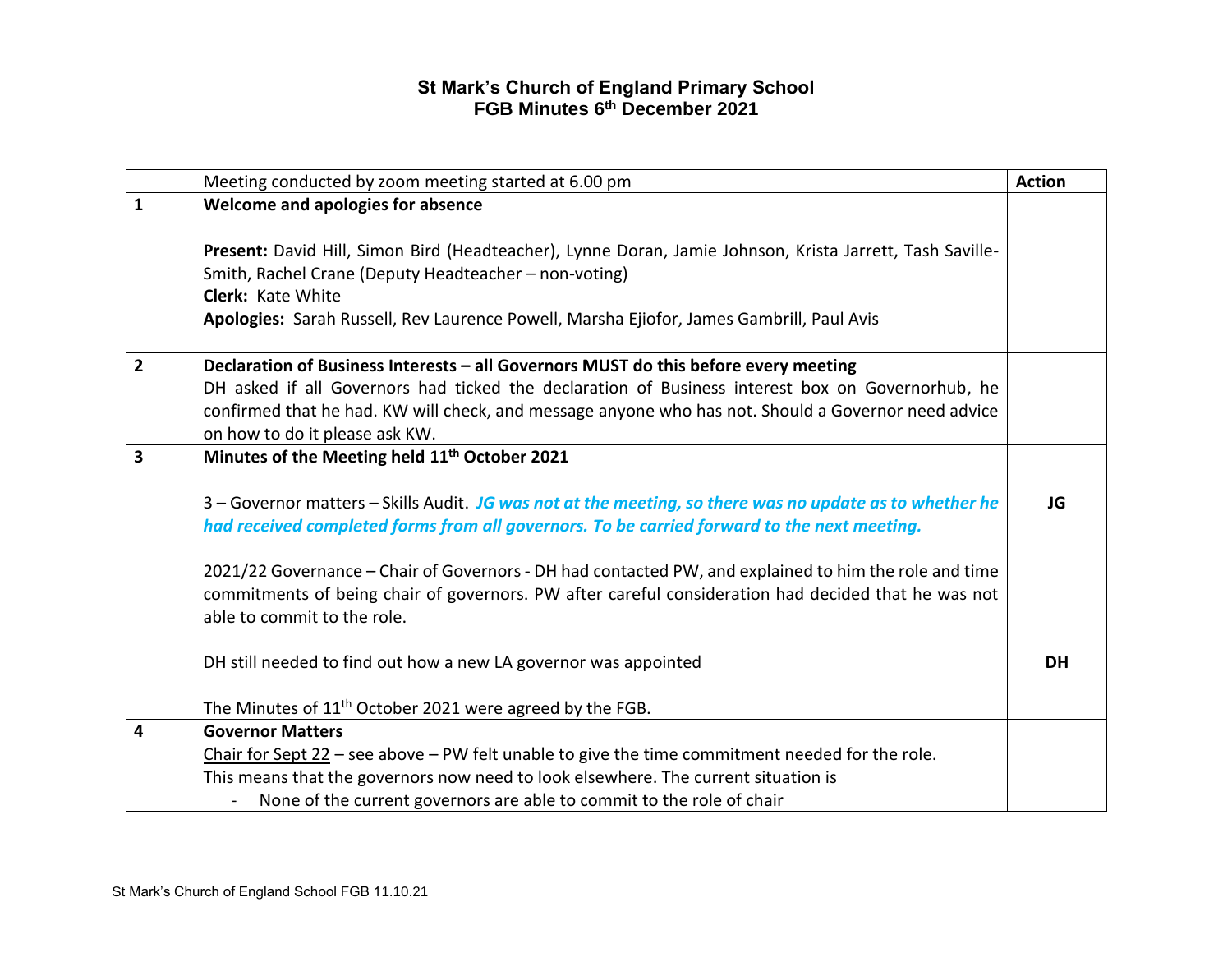| DH will be stepping down 31.8.21                                                                                  |           |
|-------------------------------------------------------------------------------------------------------------------|-----------|
| TC had approached 'Governors for schools' before she left, but there had been no response to<br>$\blacksquare$    | <b>DH</b> |
| date. DH would pursue.                                                                                            |           |
| The ideal candidate would have school governance experience, and ideally would have been chair<br>$\blacksquare$  | <b>DH</b> |
| at another school. DH will reach out to contacts                                                                  |           |
| It was suggested and agreed that the Governor vacancy would be put in the school newsletter. KW<br>$\blacksquare$ | <b>KW</b> |
| will action                                                                                                       |           |
|                                                                                                                   |           |
| IJ also suggested that she knew some parents on the playground who may be interested and she<br>$\blacksquare$    | JJ        |
| would talk to them.                                                                                               |           |
| IG term of office - governors voted unanimously to re appoint JG. KW to action                                    | <b>KW</b> |
| LA Governor vacancy - DH will investigate recruitment of a new one                                                | <b>DH</b> |
|                                                                                                                   |           |
| St Mark's Strategic review meeting                                                                                |           |
| The meeting had been held 21.11.21, minutes were attached to the FGB documents. DH summarised the                 |           |
| main details, that the school visions seemed 'skinny' and that at the meeting they had discussed changing         |           |
| it. The draft vision presented to the FGB,                                                                        |           |
|                                                                                                                   |           |
| St Marks CEP School is committed to developing children that are flourishing, building strong                     |           |
| foundations, making excellent all-round progress, and reaching their potential. We Aspire, Believe,               |           |
| Succeed. By the end of next three years, we aspire to meet that commitment by-                                    |           |
|                                                                                                                   |           |
| Ensuring that our children are making progress above the national average, and that we are one of the             |           |
| top schools for progress in our local area.                                                                       |           |
|                                                                                                                   |           |
| Recruiting, developing, and retaining our staff so that at least 50% of our teaching is outstanding.              |           |
|                                                                                                                   |           |
| Being generally recognised as one of the best schools in our local area by filling our capacity                   |           |
|                                                                                                                   |           |
|                                                                                                                   |           |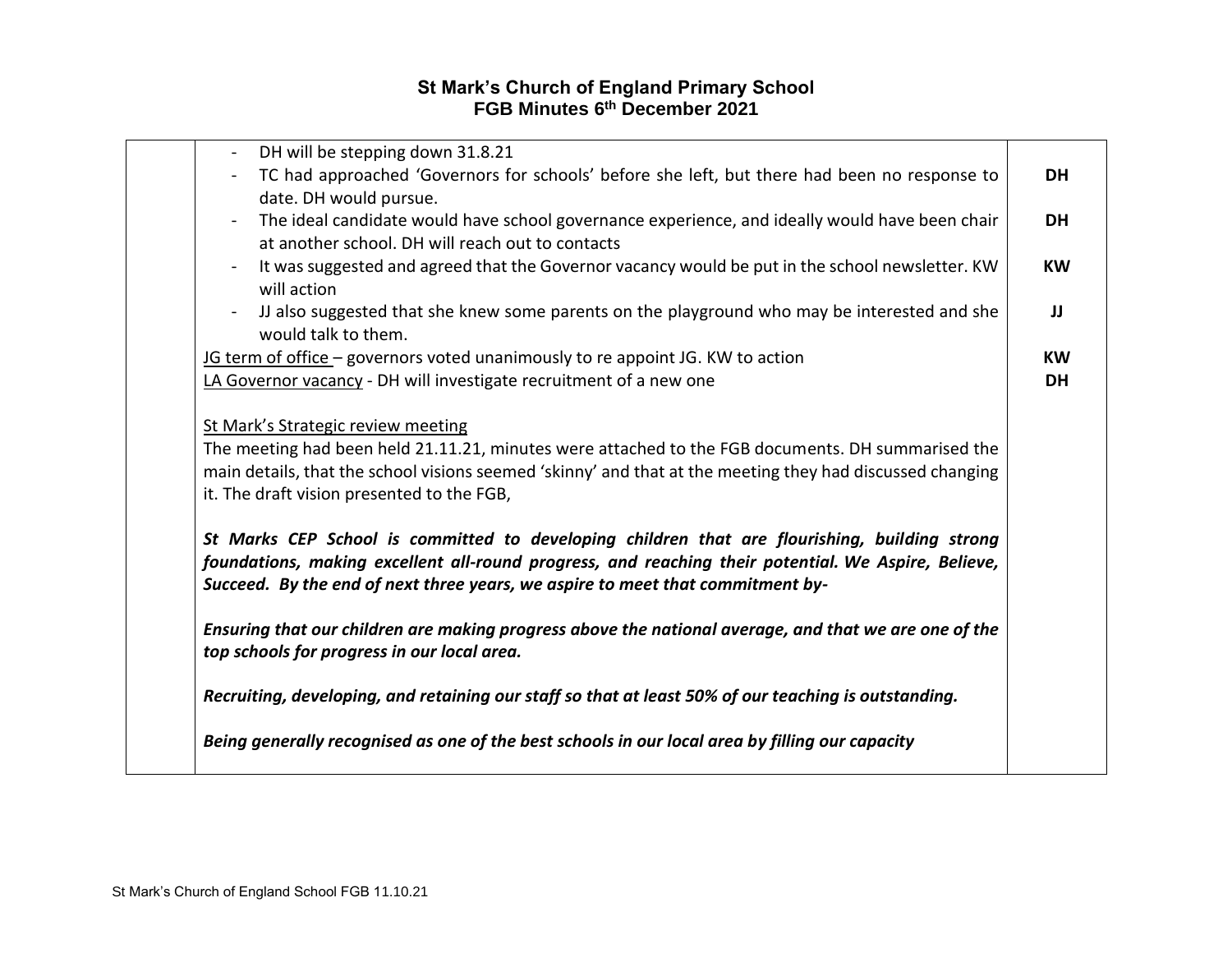|   | Providing pastoral care of the highest order and a culture that includes parents fully in their children's<br>education and school life generally                                                                                                                     |  |
|---|-----------------------------------------------------------------------------------------------------------------------------------------------------------------------------------------------------------------------------------------------------------------------|--|
|   | Governors queried how measurable the targets were, feeling that it was important to be able to<br>evidence achievement of the vision.                                                                                                                                 |  |
|   | DH emphasised that the school was measuring itself against the national average, and commented that in<br>terms of 'being generally recognised ' the measurement factor for this was an increase in the number<br>of pupils on roll.                                  |  |
|   | The draft was agreed by the FGB.                                                                                                                                                                                                                                      |  |
| 5 | <b>SLT</b> report                                                                                                                                                                                                                                                     |  |
|   | SB summarised the report for Governors                                                                                                                                                                                                                                |  |
|   | Training - from the report Governors could see that there had been a significant amount of training<br>undertaken by teaching staff with SLT undertaking Ofsted 'ready' courses and all subject leaders being<br>encouraged to go on subject specific Ofsted courses. |  |
|   | Racism incident $-$ in response to a question from a Governor, SB noted that the incident had been<br>handled in line with the school policy.                                                                                                                         |  |
|   | It was asked if there had been any reaction on the playground to the increased number of HK students<br>in the school talking Cantonese. SB was able to confirm that there had not been.                                                                              |  |
|   | Exclusions - this was related to one child. Specialist teaching services were involved and the situation<br>was under constant review.                                                                                                                                |  |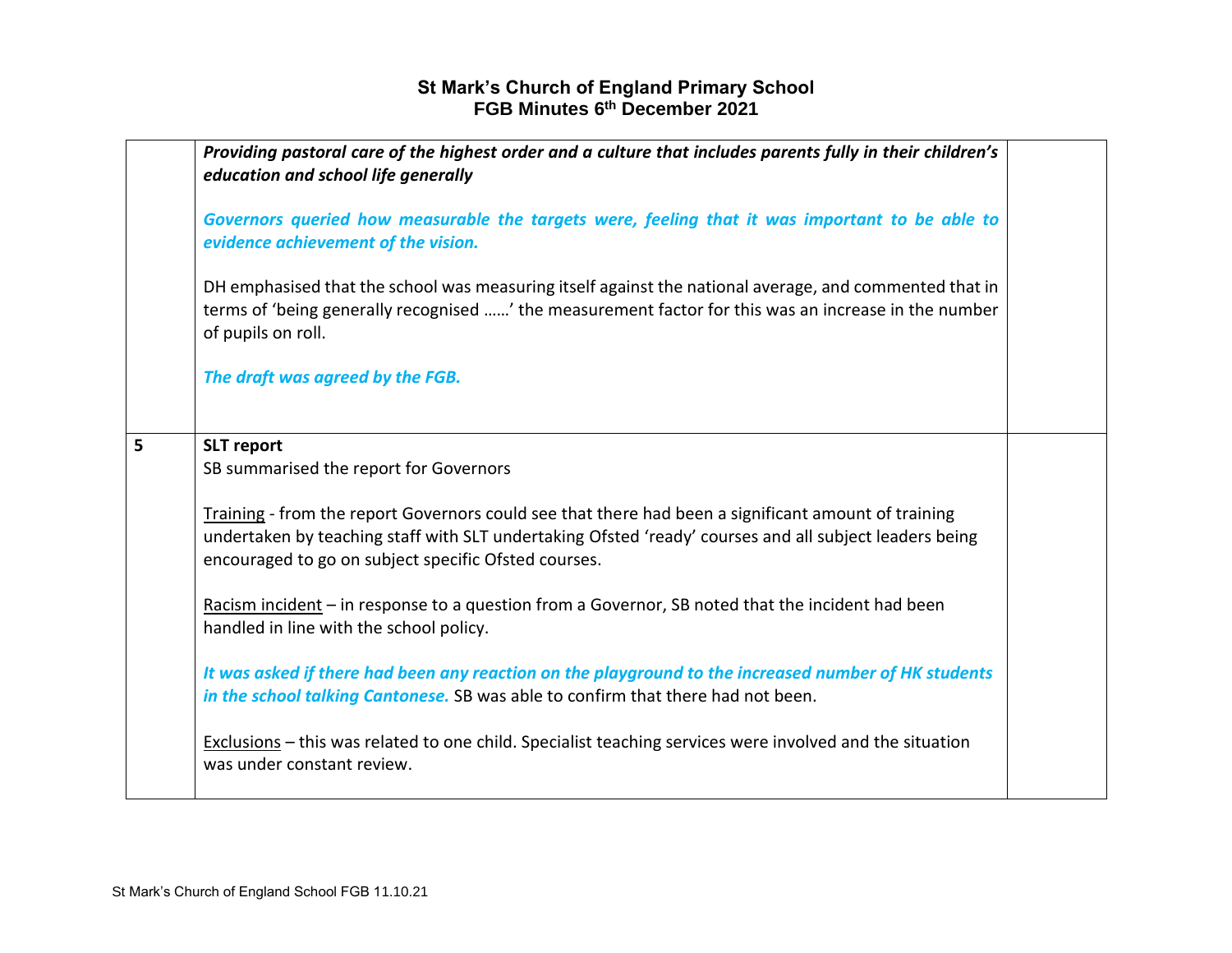| Attendance - DH noted that this looked good. LD asked about the use of absence codes. SB confirmed<br>that the school was still able to use X codes for some Covid related absences.                                                                                                                                                |           |
|-------------------------------------------------------------------------------------------------------------------------------------------------------------------------------------------------------------------------------------------------------------------------------------------------------------------------------------|-----------|
| Kent test $-$ in total 29 students had sat the test. The pass rate was as the school would have expected.<br>An additional 3 students who moved into Kent after the test date have now sat the test.                                                                                                                                |           |
| <b>Quality of Education</b><br>English – LH was undertaking a thorough review of English, there was a lot to do, and the review of one<br>area quite often created the need to review another.                                                                                                                                      |           |
| Geography DH asked TS-S, who is the schools subject lead about the subject. Ofsted were having a<br>national push re children's knowledge of Geography. Ofsted believed that children were lacking an<br>awareness of the geography of countries, the world and global issues.                                                      |           |
| In the first week of term 3 the school was having a focus on geography, with the whole school looking at<br>mapwork, which would include lines of latitude, longitude and the equator.                                                                                                                                              |           |
| SEF DH asked whether the school had a SEF SB replied yes and that it was a part of the documents that<br>helped to shape the SDP. DH asked that the SEF was circulated to all governors. SB will distribute.                                                                                                                        | <b>SB</b> |
| <b>Personal Development</b><br>Child protection course - DH asked if the PowerPoint slides had arrived. SB confirmed that they had<br>arrived that day                                                                                                                                                                              |           |
| Leadership and Management<br>New staff performance management structure - Governors asked how this was going. SB confirmed<br>that this was now in place SB and RC had completed target setting. RC was still working with staff re the<br>taking over of TP performance management. So far everything seemed to be working out ok. |           |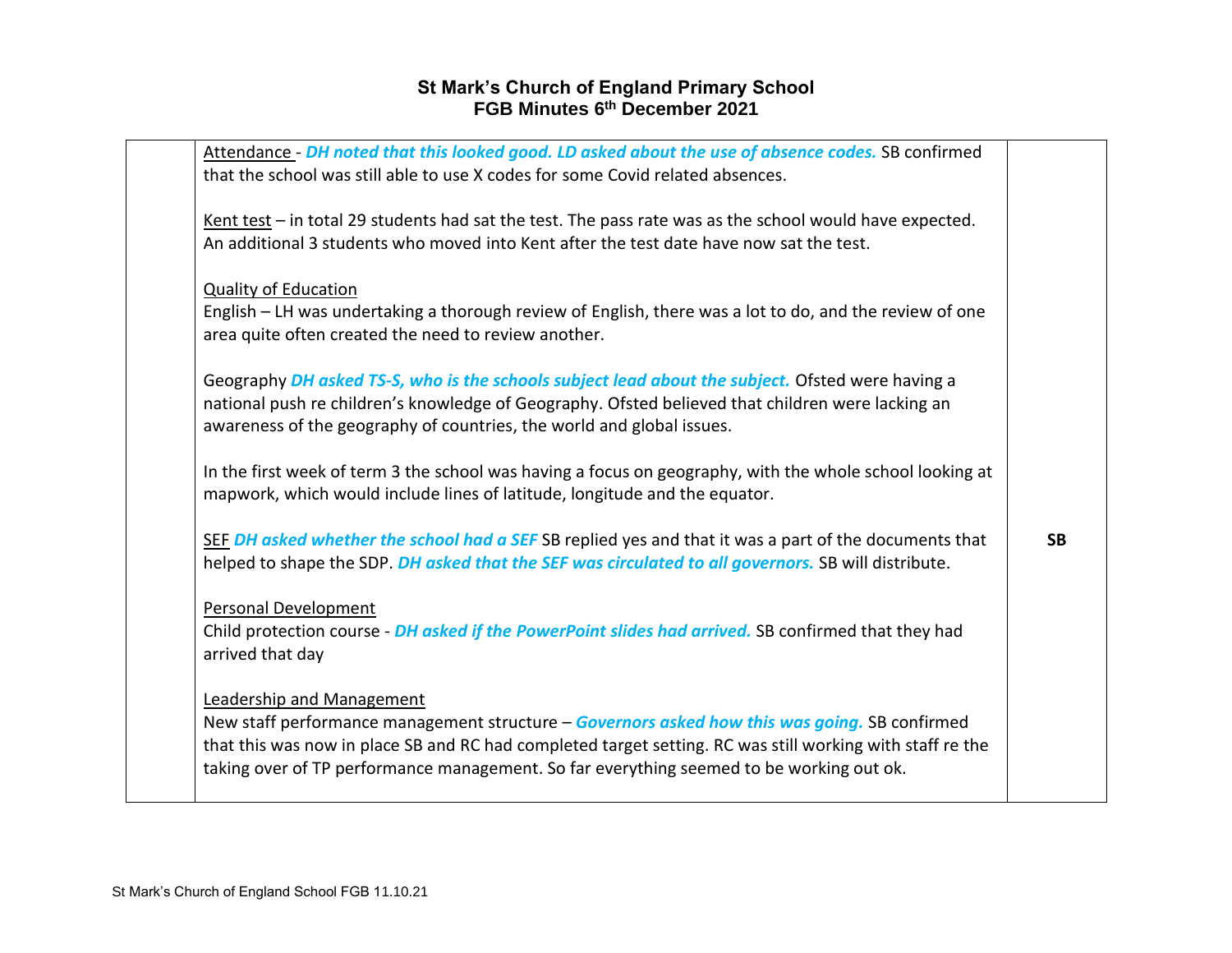| EYFS curriculum Governors asked how the implementation of the new requirements was going. SB<br>advised that the EYFS leader KM was happy with how things were progressing - the focus is that learning                                                                                                                                                                                                             |  |
|---------------------------------------------------------------------------------------------------------------------------------------------------------------------------------------------------------------------------------------------------------------------------------------------------------------------------------------------------------------------------------------------------------------------|--|
| is led by the interest of the children. SB had completed an EYFS Ofsted Toolkit for Headteachers, he had<br>shared details with KM and RC. The outside environment was being reviewed.                                                                                                                                                                                                                              |  |
| Parent survey - Governors asked what the key points were from them                                                                                                                                                                                                                                                                                                                                                  |  |
| SB said that for next time the timing of the parent survey (sent out before parents evening) would be<br>adjusted as he felt that some of the areas where he would have liked to see a higher response would                                                                                                                                                                                                        |  |
| have been better if this had been the case. These questions were around children performance.<br>'My child makes good progress'                                                                                                                                                                                                                                                                                     |  |
| 'I receive valuable information about my child's progress'<br>$\blacksquare$                                                                                                                                                                                                                                                                                                                                        |  |
| Questions about the school and relationship with the church (the school would expect these to<br>$\blacksquare$<br>be lower due to the covid pandemic)                                                                                                                                                                                                                                                              |  |
| There had been 246 responses from parents. When the survey was previously run there were 130<br>responses.                                                                                                                                                                                                                                                                                                          |  |
| Staff survey - less than half of the staff responded Governors asked whether this lack of engagement<br>was of concern SB replied yes.                                                                                                                                                                                                                                                                              |  |
| The main area of concern was staff workload. SB felt that the SLT had looked at staff workload                                                                                                                                                                                                                                                                                                                      |  |
| repeatedly and many initiatives had been implemented to help reduce workload including live marking.                                                                                                                                                                                                                                                                                                                |  |
| At some stage it was a case that the job was the job, and it was not possible to reduce workload further.                                                                                                                                                                                                                                                                                                           |  |
| Some of the staff had no experience of working at other schools, and the workload that occurred in<br>those schools.                                                                                                                                                                                                                                                                                                |  |
| Governors asked how covid had affected this feeling re workload RC replied that there were inevitably<br>many gaps in children's learning due to the pandemic, and that frequently teachers would find whilst<br>teaching one area of a subject that some skills were missing from a previous area of learning, which<br>meant that these areas needed to be revisited so that the task in hand could be completed. |  |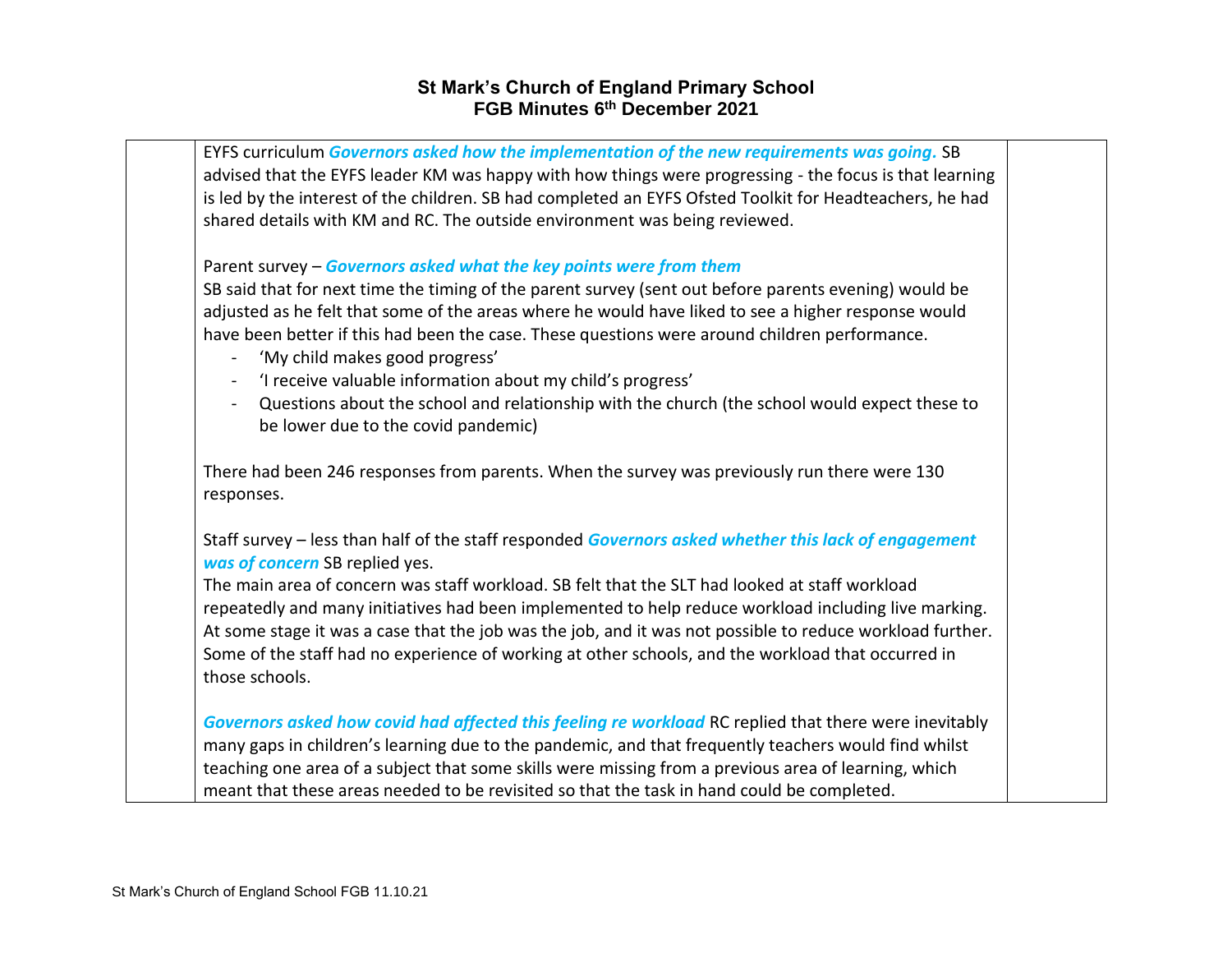|   | Governors asked NSS as the staff governor what her view was on how teachers were finding the<br>workload.                                                                                                                                                                                                                                                                                                         |  |
|---|-------------------------------------------------------------------------------------------------------------------------------------------------------------------------------------------------------------------------------------------------------------------------------------------------------------------------------------------------------------------------------------------------------------------|--|
|   | NSS had never experienced so much pressure in her teaching career before. In many ways' children had<br>lost two years of learning. Adapting the marking policy to live marking was making a huge difference to<br>workload as marking was now in class meaning that lunchtimes and breaktimes, when teachers had<br>been marking were now freed up. Children within her class were also at all different levels. |  |
|   | Governors asked whether being in bubbles had isolated staff SB noted that although the staffroom was<br>now open, it was not used as much as it had been pre covid. Personal choice meant that many staff were<br>choosing to stay in smaller bubbles within their classrooms. NSS said that within the teaching staff there<br>was a fear of catching covid.                                                     |  |
|   | Children's survey – the main take aways were that children felt that they had not been able to take part<br>in school clubs - the school felt that this was inevitably linked to the reduced number of clubs offered<br>during the pandemic.                                                                                                                                                                      |  |
|   | Bullying was mentioned, this is not a problem in the school, but there has been some poor behaviour on<br>the playground which is being addressed.                                                                                                                                                                                                                                                                |  |
|   | <b>SDP</b>                                                                                                                                                                                                                                                                                                                                                                                                        |  |
|   | Governors asked why under the Leadership and Management section the 'curriculum reviewed<br>regularly and adjusted as required to suit the need of the children was still shaded RAG amber<br>SB advised that this was because the school knows that whilst where the school is at the moment is<br>OK/Good, it is still a 'work in progress' and there is more to do.                                            |  |
| 6 | Finance - Minutes 17 <sup>th</sup> November 2011 - there were no comments. The minutes were accepted by the<br><b>FGB</b>                                                                                                                                                                                                                                                                                         |  |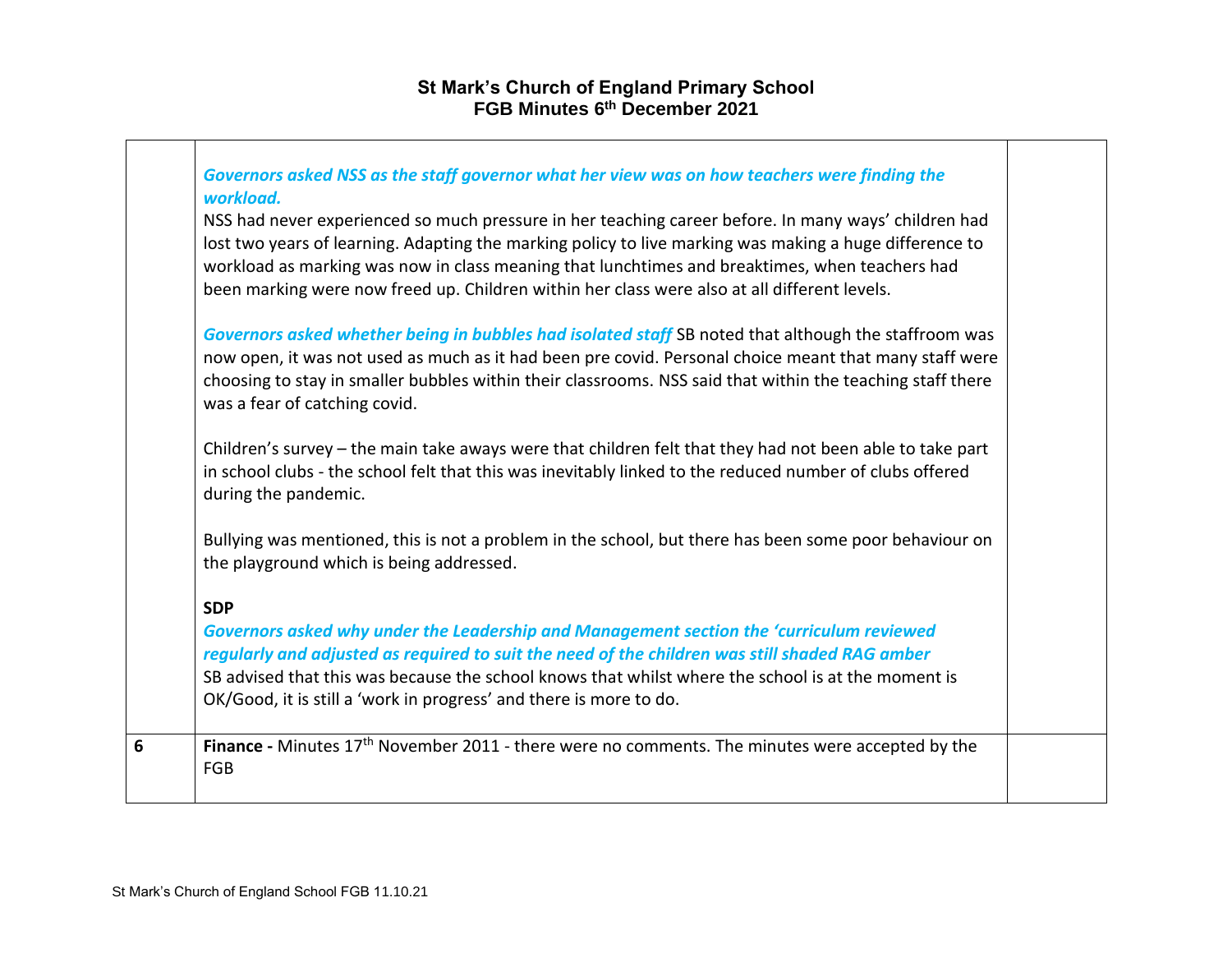|   | SB advised that since the meeting there had been progress on the schools heating system. The latest<br>report had assessed the system as not fit for purpose. KCC had a replacement of the entire main school<br>system on their planned maintenance schedule for April. They were now looking to bring this forward.<br>This would require a feasibility study, with consultation on all types of system, e.g. gas/electricity/zero<br>carbon options.<br>20 electric heaters had been delivered to the school.                                                                                                                                                                                                                            |                  |
|---|---------------------------------------------------------------------------------------------------------------------------------------------------------------------------------------------------------------------------------------------------------------------------------------------------------------------------------------------------------------------------------------------------------------------------------------------------------------------------------------------------------------------------------------------------------------------------------------------------------------------------------------------------------------------------------------------------------------------------------------------|------------------|
| 7 | Governor monitoring visits $-$ the following reports had been received.                                                                                                                                                                                                                                                                                                                                                                                                                                                                                                                                                                                                                                                                     |                  |
|   | <b>Safeguarding Report</b><br>$\bullet$                                                                                                                                                                                                                                                                                                                                                                                                                                                                                                                                                                                                                                                                                                     |                  |
|   | Governors had noticed that there were some ex y6 photos on the website and thought that they should<br>be removed. KW will review.                                                                                                                                                                                                                                                                                                                                                                                                                                                                                                                                                                                                          | <b>KW</b>        |
|   | Governors had failed to arrange monitoring visits in term 2. DH suggested that the next set of<br>monitoring visits would be in term 4. SB felt that it would be useful if Governors spoke to subject leaders<br>as well as RC and himself. Speaking to subject leaders would be good for the teachers CPD. It was<br>suggested that if dates are set early then cover can be arranged for teachers to leave their class.                                                                                                                                                                                                                                                                                                                   | <b>Governors</b> |
| 8 | Policies - The Governors agreed to ratify the following policies.<br>Performance Management and Monitoring Policy - governors asked how consistency across<br>performance assessments was managed - SB advised that LH had sat in on observations with SB<br>and RC as part of her training, and that if they were in doubt on an assessment that they reviewed<br>the evidence - Governors asked to see evidence of an assessment SB will provide a copy of an<br>anonymised assessment to the relevant monitoring pair at their next meeting. Governors asked<br>how and on what basis teacher targets were set. SB advised that teacher targets fed down from<br>the Headteacher targets that were set for him. The policy was ratified. |                  |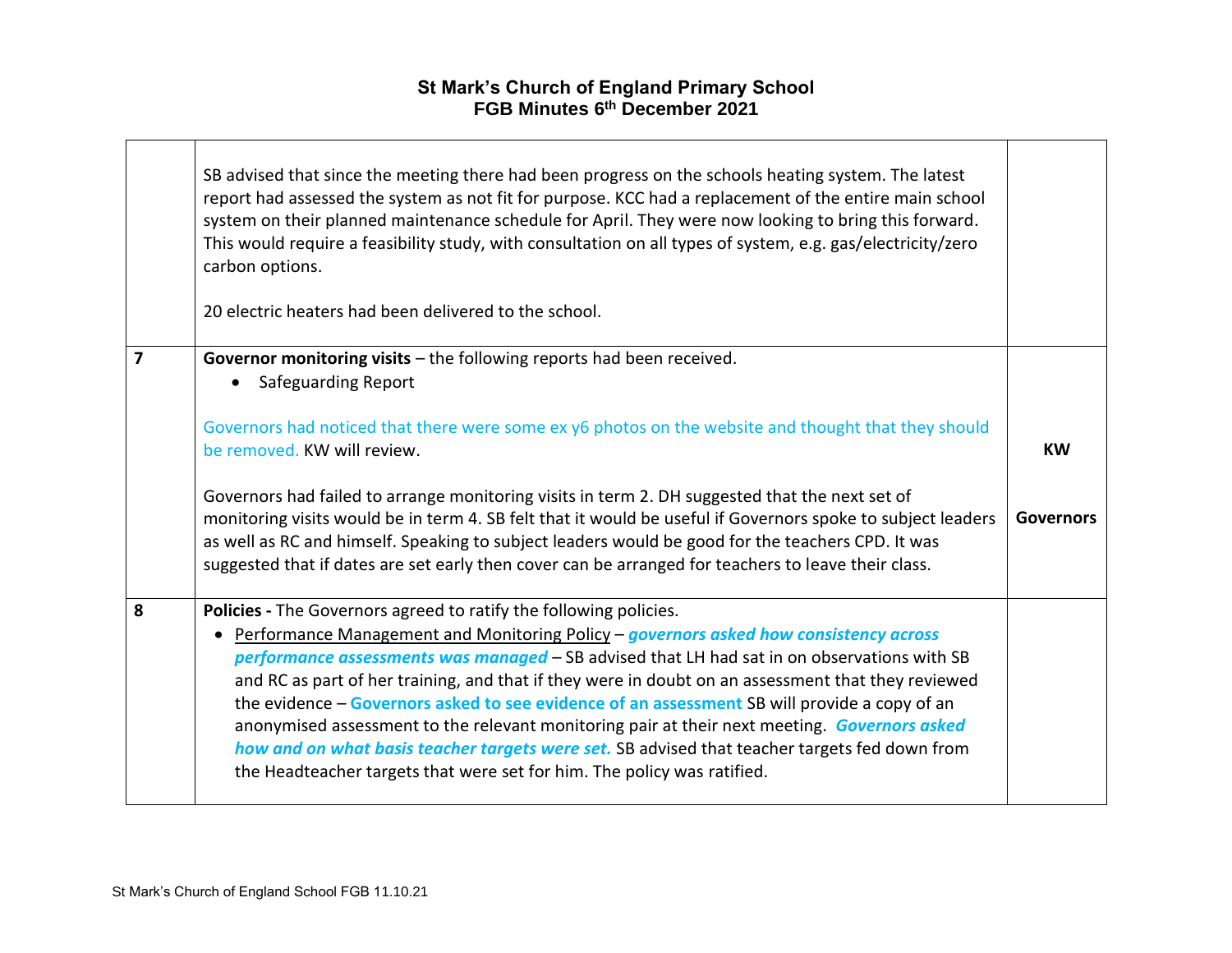|    | • English Policy - SB advised that LH would be doing further work on this policy as her deep dive into<br>English progressed - ratified<br>Collective Worship Policy - KJ as SIAMS governor confirmed that she was happy with this policy<br>ratified<br>GDPR and Data Collection Policy - KW confirmed that this was the same as the last policy, just with<br>the dates changed - ratified.<br>Children with health needs who cannot attend school Policy - KW confirmed that this was the same<br>$\bullet$<br>as the last policy, just with the dates changed - ratified<br>PSHE and SRE Policy - confirmed that this was the same as the last policy, just with the dates<br>changed, the school was still using the Jigsaw programme - ratified<br>More Able and Talented Policy - KW confirmed that this was the same as the last policy, just with<br>the dates changed - ratified<br>Policy for the recruitment and induction of new governors - DH will be taking this policy away to<br>$\bullet$ | <b>DH</b> |
|----|--------------------------------------------------------------------------------------------------------------------------------------------------------------------------------------------------------------------------------------------------------------------------------------------------------------------------------------------------------------------------------------------------------------------------------------------------------------------------------------------------------------------------------------------------------------------------------------------------------------------------------------------------------------------------------------------------------------------------------------------------------------------------------------------------------------------------------------------------------------------------------------------------------------------------------------------------------------------------------------------------------------|-----------|
|    | review in full.                                                                                                                                                                                                                                                                                                                                                                                                                                                                                                                                                                                                                                                                                                                                                                                                                                                                                                                                                                                              |           |
|    | Pay and Reward Policy - ratified                                                                                                                                                                                                                                                                                                                                                                                                                                                                                                                                                                                                                                                                                                                                                                                                                                                                                                                                                                             |           |
|    |                                                                                                                                                                                                                                                                                                                                                                                                                                                                                                                                                                                                                                                                                                                                                                                                                                                                                                                                                                                                              |           |
| 9  | <b>SIAMS</b> - Nothing to report.                                                                                                                                                                                                                                                                                                                                                                                                                                                                                                                                                                                                                                                                                                                                                                                                                                                                                                                                                                            |           |
| 10 | Chair's actions/correspondence.                                                                                                                                                                                                                                                                                                                                                                                                                                                                                                                                                                                                                                                                                                                                                                                                                                                                                                                                                                              |           |
| 11 | <b>AOB</b>                                                                                                                                                                                                                                                                                                                                                                                                                                                                                                                                                                                                                                                                                                                                                                                                                                                                                                                                                                                                   |           |
| 12 | All FGB discussions are confidential                                                                                                                                                                                                                                                                                                                                                                                                                                                                                                                                                                                                                                                                                                                                                                                                                                                                                                                                                                         |           |
| 13 | <b>Urgent Business - none</b>                                                                                                                                                                                                                                                                                                                                                                                                                                                                                                                                                                                                                                                                                                                                                                                                                                                                                                                                                                                |           |
| 14 | Training - If Governors have completed any training please make sure that they have recorded it on<br>Governorhub - it's on the page where governors make their business declaration                                                                                                                                                                                                                                                                                                                                                                                                                                                                                                                                                                                                                                                                                                                                                                                                                         |           |
| 13 | Date and time of next meeting - Monday's at 6pm via zoom bringing the meeting time forward to 4pm<br>was briefly mentioned, but some governors advised that they would not be able to make this time.<br>7 <sup>th</sup> February 2020                                                                                                                                                                                                                                                                                                                                                                                                                                                                                                                                                                                                                                                                                                                                                                       |           |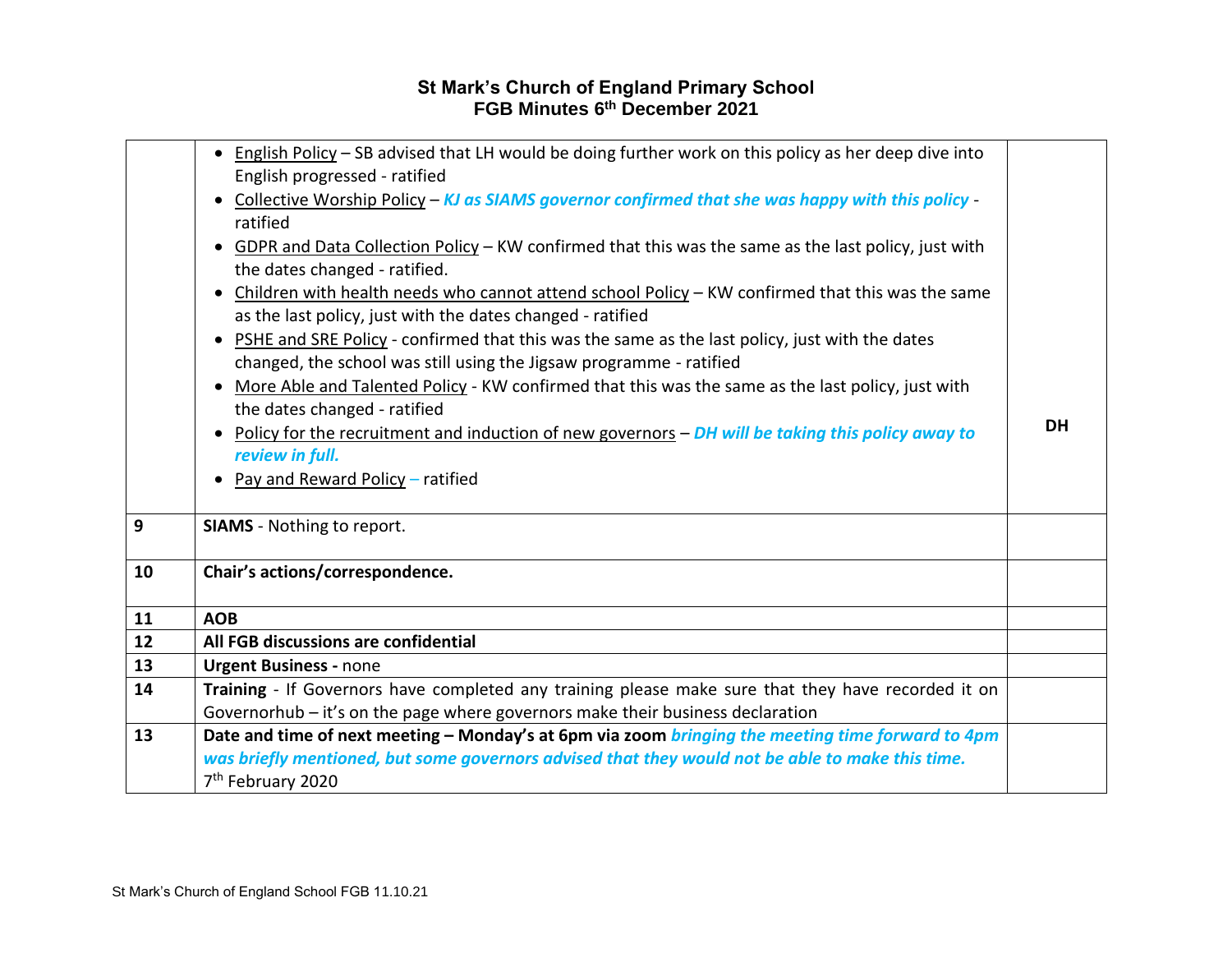21st March 2022 16th May 2022 11th July 2022

Meeting finished at 7.19 pm

Signed…………………………….……………………. Name ……………………………………………………………… Date ………………….

**Actions to be completed**